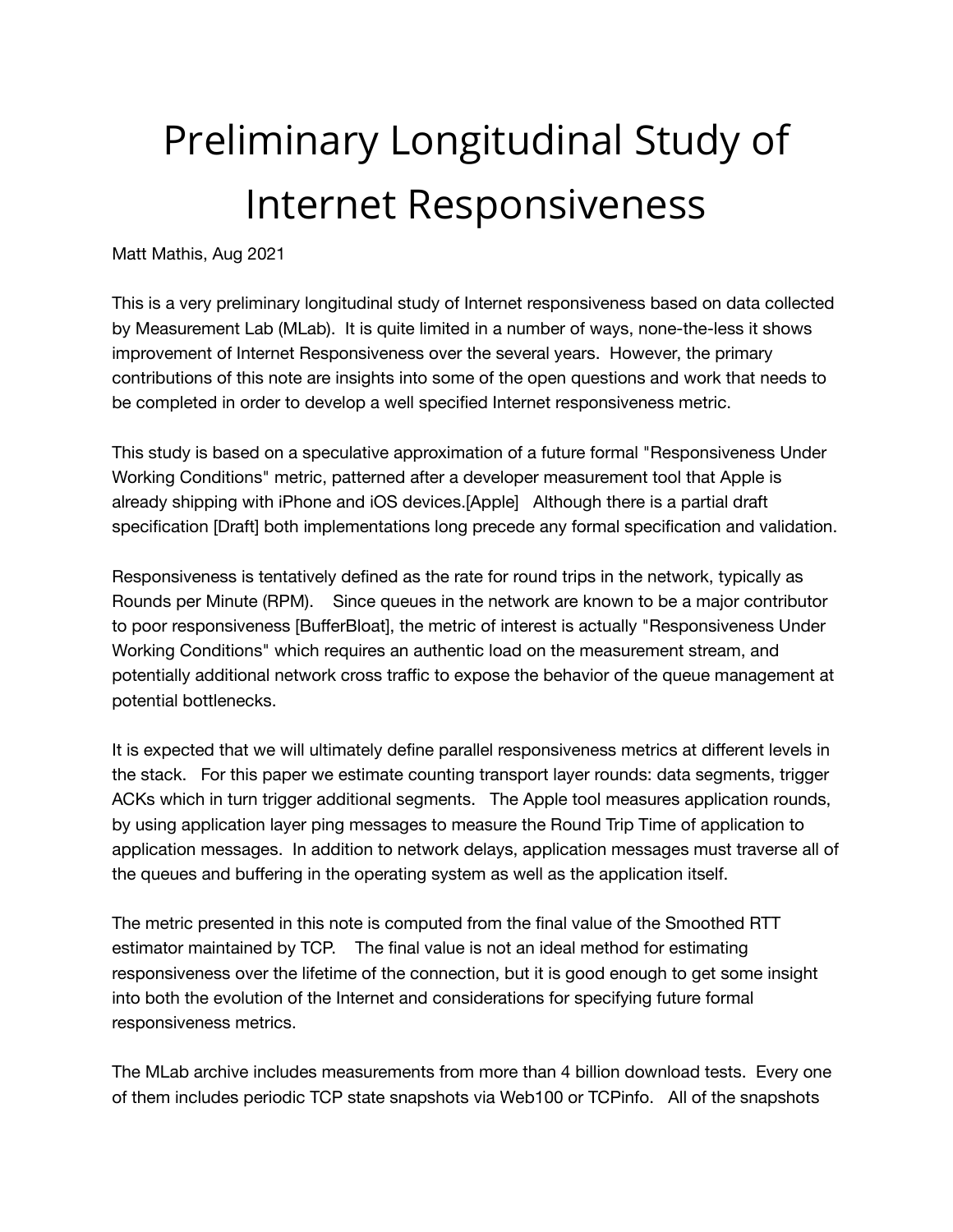are preserved in the raw data in Google Cloud Storage (generally at 10 mS intervals). However this data was downsampled as it was parsed into BigQuery. TCPinfo data from the new platform was thinned to 100 mS samples, but the Web100 data only preserved the final snapshot.

The data presented in Figures 1 and 2 is very preliminary, without any filtering or grooming. Every NDT connection that reached the TCP established state is included in the plot, even if it is otherwise not a meaningful measurement. Appendix A includes the SQL and instructions for reproducing these plots.

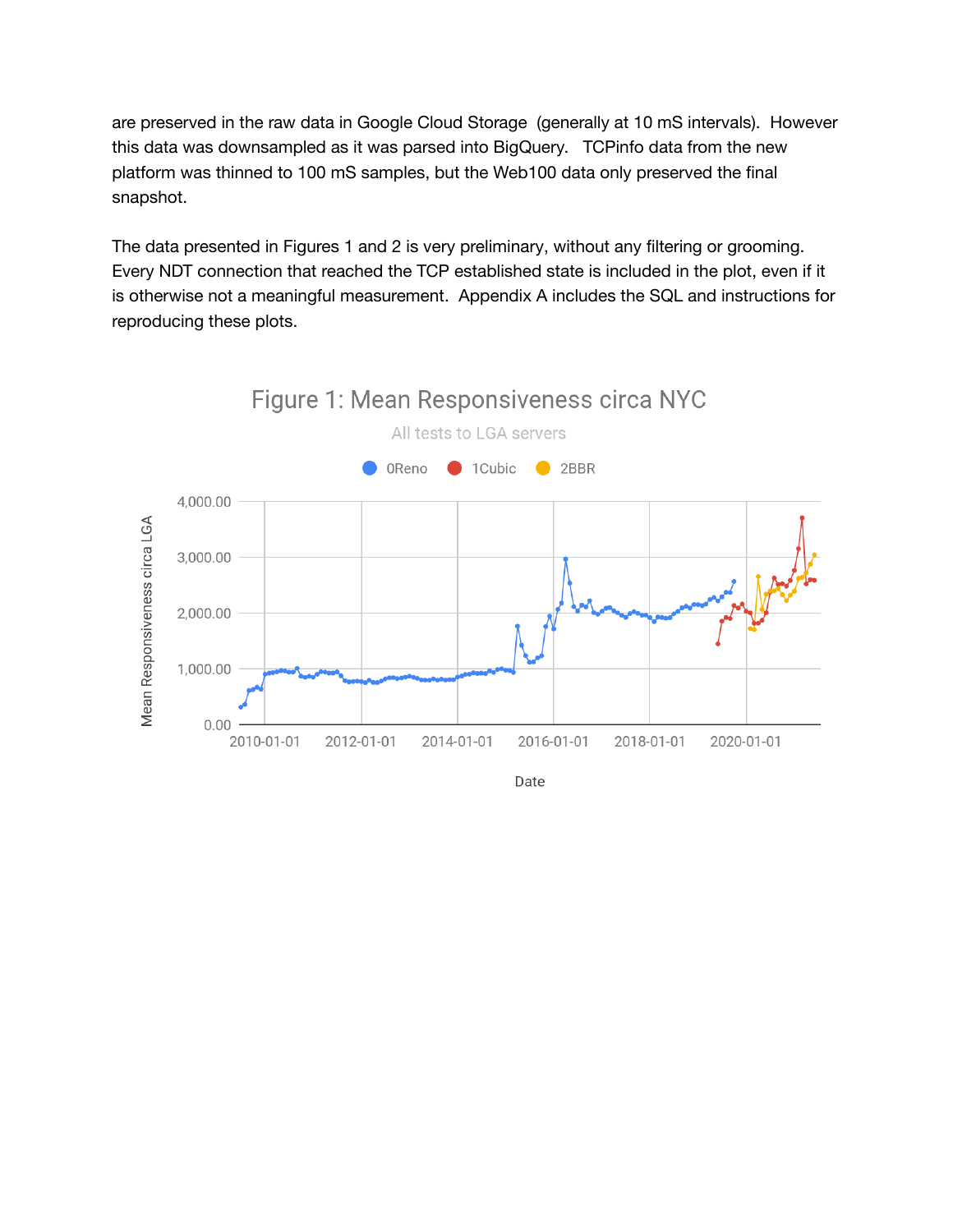

### Observations and future work

There are discontinuities in the data that correspond to MLab measurement platform upgrades. We partitioned the data by TCP Congestion Control and implicitly platform version, because we expect CC to have some effect on network queue occupancy and thus responsiveness. The transition from Reno to Cubic reflects a complete measurement platform upgrade that was rolled out over approximately half a year. Since CUBIC maximizes throughput by maintaining larger network queues, it causes substantially lower responsiveness.

The transition from CUBIC to BBR reflects a much more gradual transition to a complete reimplementation on NDT, that uses the BBR congestion control. BBR is intended to more accurately model the network capacity. In the NYC data they don't appear to be materially different, however for the entire US they clearly are - BBR maintains smaller queues and better responsiveness.

Note that tool discontinuities is an intrinsic problem for any long duration longitudinal data set. An ideal, state-of-the-art measurement tool in 2009 is unlikely to be good enough (and certainly not state-of-the-art) by 2021.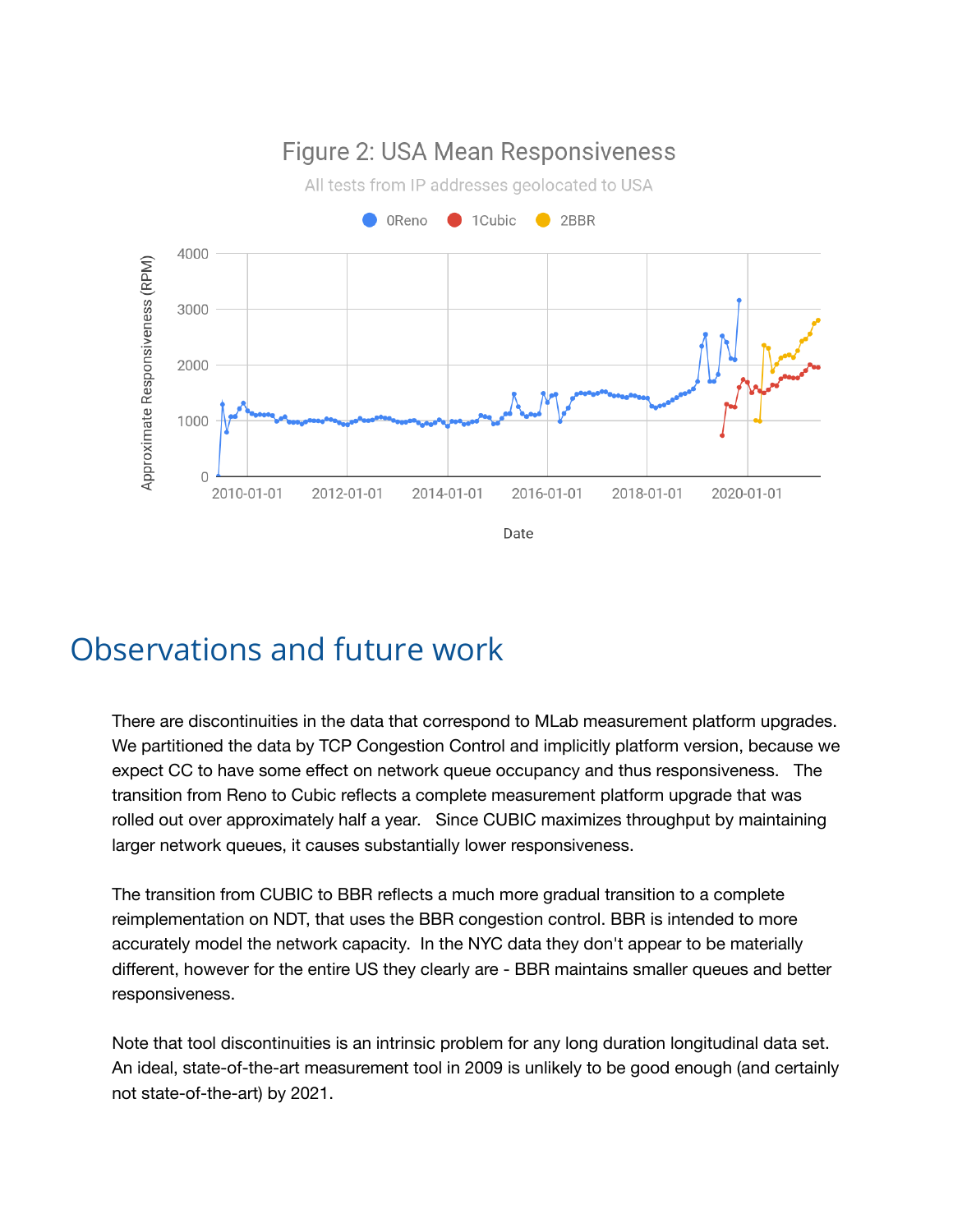Since this data has not been filtered or groomed in any way it contains measurements that should properly be discarded: connections that did not send significant data (not "working conditions") and even MLab's own OAM traffic. A future version of this note will be based on properly groomed data.

Even without grooming, adjacent months typically exhibit very similar responsiveness, suggesting that the measurements are quite stable and do not have much noise. Nearly all outliers involve more than one month, suggesting that they are caused by real signals in the data. Note that almost all outliers are parallel between the data sets, except circa April 2016. Why? Once we have improved the data grooming, we will look harder at the outliers.

We selected NYC because there is a huge population in a relatively small geographical radius. Most MLab test traffic goes to the closest server. The vernoi map for NYC is bound by Washington DC, Tronto and Montreal, which makes it one of the geographically smallest regions in the entire fleet. This was intended to minimize the extent to which the client geographical distribution blurs other effects such as changes to queue management.

It was very unexpected that the NYC and all US data is so similar. This is probably an indication that the vast majority of tests are from metropolitan areas, each of which has their own servers, and people in the huge geographical expenses of the American west don't run many tests.

We have not looked at the European or Southern Hemisphere data at all, because MLab's footprint changed too much to easily make meaningful comparisons. For most of the US the locations of the "closest servers" have not changed since 2010. This is not true for Europe - to make meaningful comparisons in Europe it will be necessary to place restrictions on both the server and client locations. For example, to exclude old tests which went to different servers than the closest available servers today. Otherwise the old tests will include excess delay due to longer path lengths. Note that a future formal responsiveness metric will need to directly address issues of CDN locations, peering and topology, especially since some of the stated queueing targets are below the speed of light delays for many paths.

As mentioned earlier, the raw MLab data archived in GCS includes periodic TCP state snapshots for every NDT test. We have already initiated the process to reparse all of the raw Web100 data to import periodic snapshots into BigQuery. Once the raw data has been reparsed, we will look at better algorithms for computing responsiveness from the entire SRTT time series for each NDT test.

The smoothed RTT estimator was introduced by Van Jacobson in 1988, and has since been standardized[SRTT]. One of the strengths of using a metric based on SRTT is that it has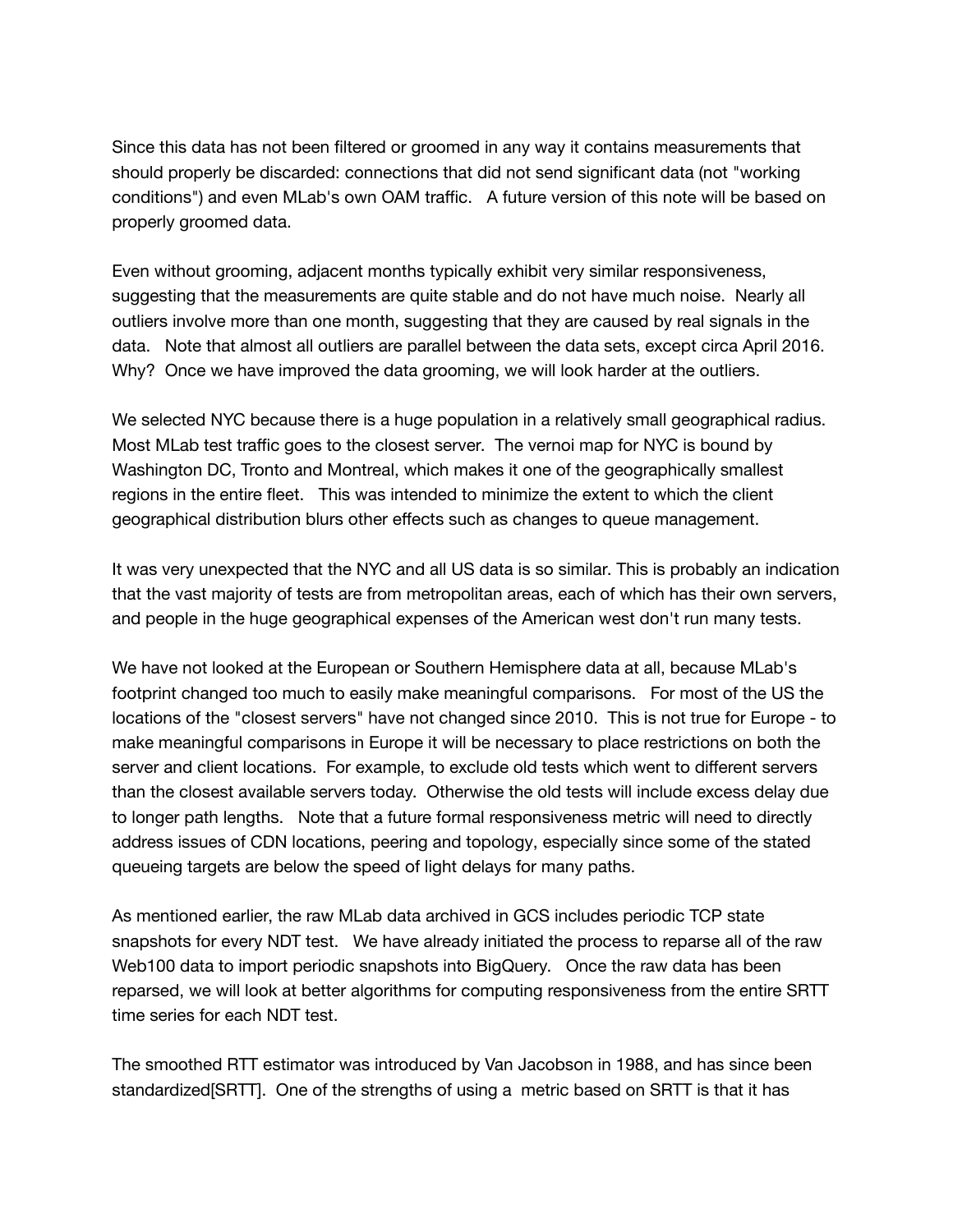changed relatively little over the 30+ years since it was first developed, making it more likely that metrics derived from SRTT values archived on different vintage systems can be compared directly.

MLab also has full TCP header captures from the majority of NDT tests. We hope to calibrate responsiveness metrics by reconstructing protocol timing diagrams and counting round trips directly for some small number of tests. These timing diagrams will be close proxies for the actual ground truth of old measurements.

There is an important corner case that we need to consider: We are aware that there are a significant number of clients that run loss-less because they have oversized buffers at the bottleneck [Bufferbloat]. These clients typically exhibit a large bottleneck queue that is still growing at the end of the test. (e.g. a 5 second queue for a 10 second test). For these clients, the final SRTT (and for that matter any summary of the SRTT timeseries) is likely to depend on the test duration (or possibly the maximum value of the receiver window). How do we properly include such paths in any aggregate responsiveness metric?

#### Conclusion

We have a lot of work to do. As intended, this study asks far more new questions than it answers.

The good news is that in at least some parts of the internet appear to be more responsive now, than they were a few years ago.

### References

[Apple] WWDC21 video "Reduce network delays for your app"

[Draft] Responsiveness under working conditions

[SRTT] RFC 6298, V. Paxson, "Computing TCP's Retransmission Timer"

## Appendix A

To reconstruct the graphs follow the procedure on the BigQuery QuickStart page https://www.measurementlab.net/data/docs/bq/quickstart/.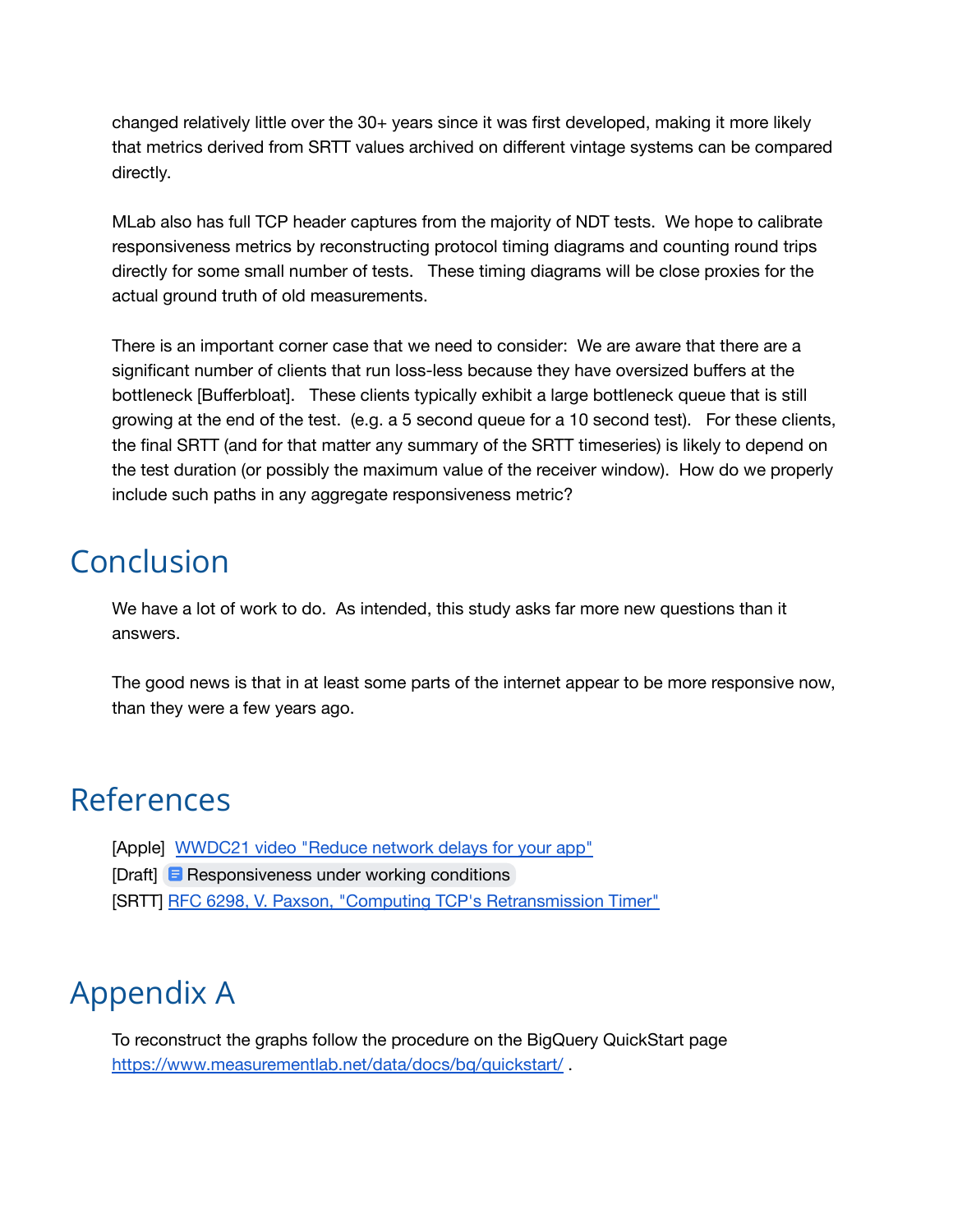Then paste the following into the query editor (you may need to convert UTF back into ASCII):

```
# Preliminary Longitudinal Study of Internet Responsiveness
```

```
#
```

```
# See https://www.measurementlab.net/tests/ndt/ and
```

```
# https://www.measurementlab.net/tests/ndt/views/custom/
```

```
# for documentation on these tables.
```
#### WITH

# Separate Responsiveness metrics for each tool

Web100Responsiveness AS (

```
SELECT id, date, a, filter, node, client, server,
```
# NB: web100\_log\_entry.snap is really just the final snap

```
_internal202010.web100_log_entry.snap.SmoothedRTT AS FinalSRTT,
```

```
SAFE_DIVIDE(60000.0, internal202010.web100_log_entry.snap.SmoothedRTT) AS FinalRPM,
```

```
FROM `measurement-lab.ndt_intermediate.extended_web100_downloads`
```

```
),
```

```
NDT5Responsiveness AS (
```

```
SELECT id, date, a, filter, node, client, server,
```

```
_internal202010.FinalSnapshot.TCPInfo.RTT AS FinalSRTT,
```

```
SAFE_DIVIDE(60000000.0,_internal202010.FinalSnapshot.TCPInfo.RTT) AS FinalRPM,
```

```
FROM `measurement-lab.ndt_intermediate.extended_ndt5_downloads`
```

```
),
```

```
NDT7Responsiveness AS (
```

```
SELECT id, date, a, filter, node, client, server,
```

```
_internal202010.lastsample.TCPInfo.RTT AS FinalSRTT,
```

```
SAFE_DIVIDE(60000000.0,_internal202010.lastsample.TCPInfo.RTT) AS FinalRPM,
```

```
FROM `measurement-lab.ndt_intermediate.extended_ndt7_downloads`
```
#### ),

```
UnifiedResponsiveness AS (
```

```
SELECT * FROM NDT7Responsiveness
```
UNION ALL

```
SELECT * FROM NDT5Responsiveness
```

```
UNION ALL
```

```
SELECT * FROM Web100Responsiveness
```
),

```
# Example queries of UnifiedResponsiveness
```

```
# Edit to make it your own
```

```
example AS (
```

```
SELECT
```

```
DATE_TRUNC(date, month) as month,
```